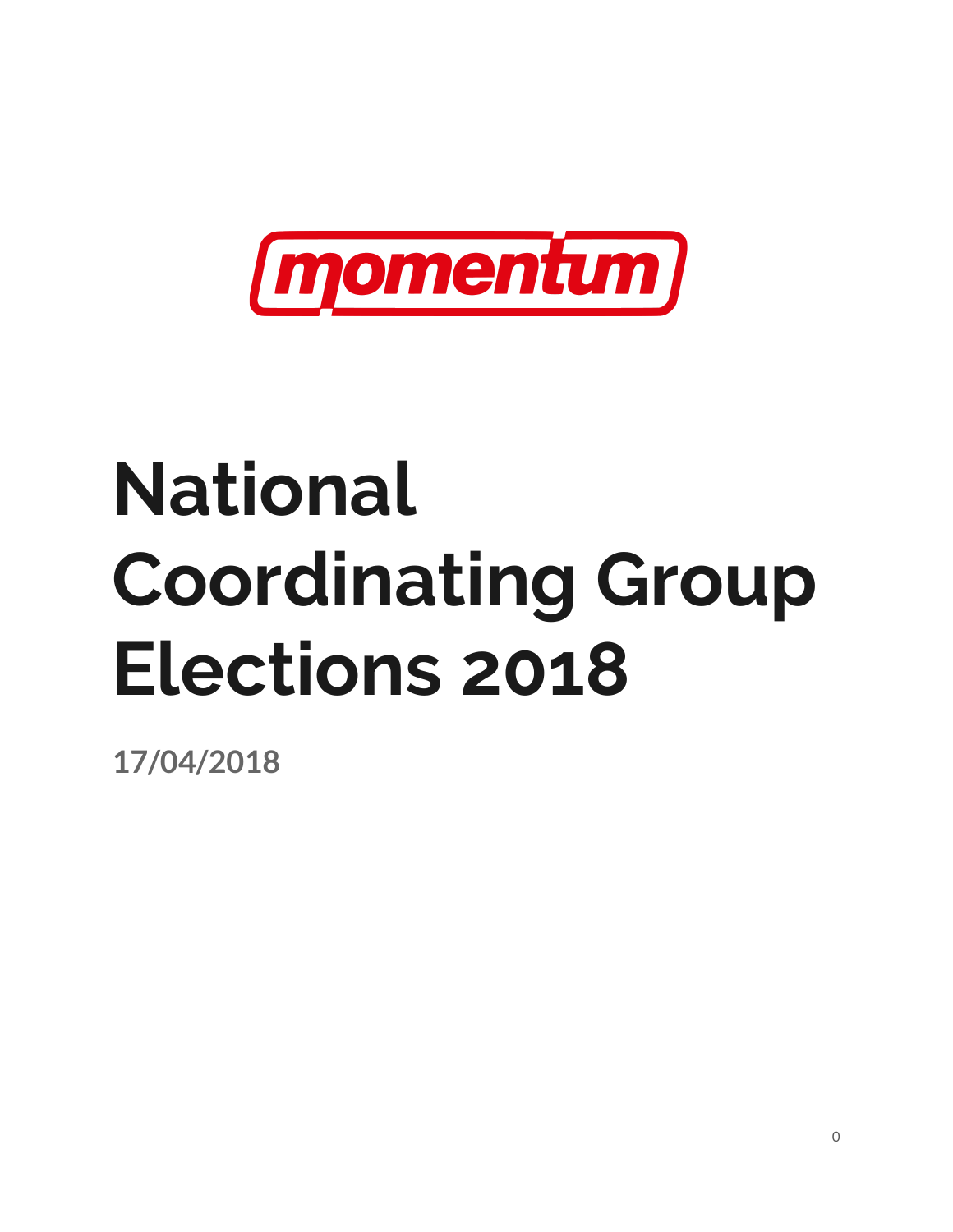# **Summary**

Nominations for Momentum's 2018 National Coordinating Group elections ran from 14th March to 31st March, and voting ran from 1st April to 16th April. 45 candidates competed for 12 members' representatives positions, and 7 Labour elected officials competed for 4 public office holder positions.

In total, **13,307** Momentum members voted - **35%** of voters. This is an increase in relation to the 2017 [elections,](https://d3n8a8pro7vhmx.cloudfront.net/momentum/pages/1/attachments/original/1487349566/NCG2017.pdf) in which 7,559 voters participated (34% of then eligible members).

The winning candidates were:

**Members' Representatives:**

**London and the South East** Apsana Begum, Becky Boumelha, Yannis Gourtsoyannis, Jon Lansman

**The Midlands, the East, the West and Wales** Michael Thawe, Natasha Josette, Martin Menear, Cecile Wright

**The North, Scotland and International** Aneesa Akbar, Elizabeth Hayden, Liz Smith, John Taylor

**Public Office Holders:**

Leigh Drennan, Joseph Ejiofor, Emina Ibrahim, Helen McDonald

Of the 12 elected members' representatives, 7 self-identify as female and 6 as BAME. Of the 4 elected members' representatives, 2 self-identify as female and 2 as BAME. At least 2 of the elected representatives self-identify as LGBT, 1 as disabled, and 3 are under the age of 30. All qualities requirements were thus met.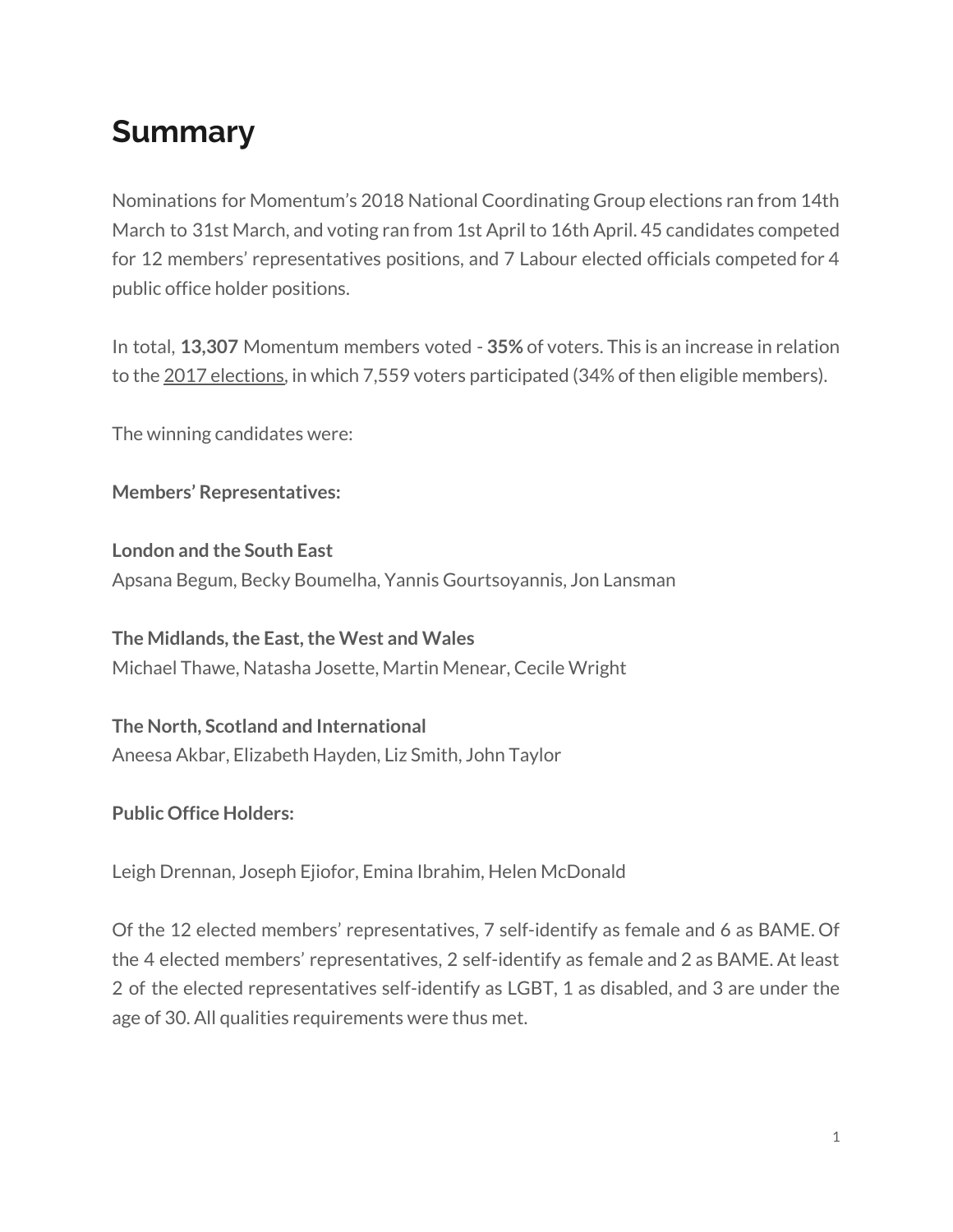# **Total Results**

- Ballots issued: 38,163
- Members voting: 13,307
- Turnout: 34.87%

Members' Representatives section:

- Ballots issued: 38,163
- Ballots cast: 13,294
- Turnout: 34.84%

# **London and the South East**

- Ballots issued: 12,868
- Ballots cast: 4,499
- Turnout: 34.74%

Winning candidates:

- Apsana Begum
- Becky Boumelha
- Yannis Gourtsoyannis
- Jon Lansman

| <b>Name</b>          | <b>Votes</b> | Elected?   |
|----------------------|--------------|------------|
| Jon Lansman          | 2570         | <b>YES</b> |
| Apsana Begum         | 1881         | <b>YES</b> |
| Becky Boumelha       | 1858         | <b>YES</b> |
| Yannis Gourtsoyannis | 1822         | <b>YES</b> |
| Dorinda Duncan       | 1494         | <b>No</b>  |
| Sahaya James         | 1145         | <b>No</b>  |
| Sara Callaway        | 1033         | <b>No</b>  |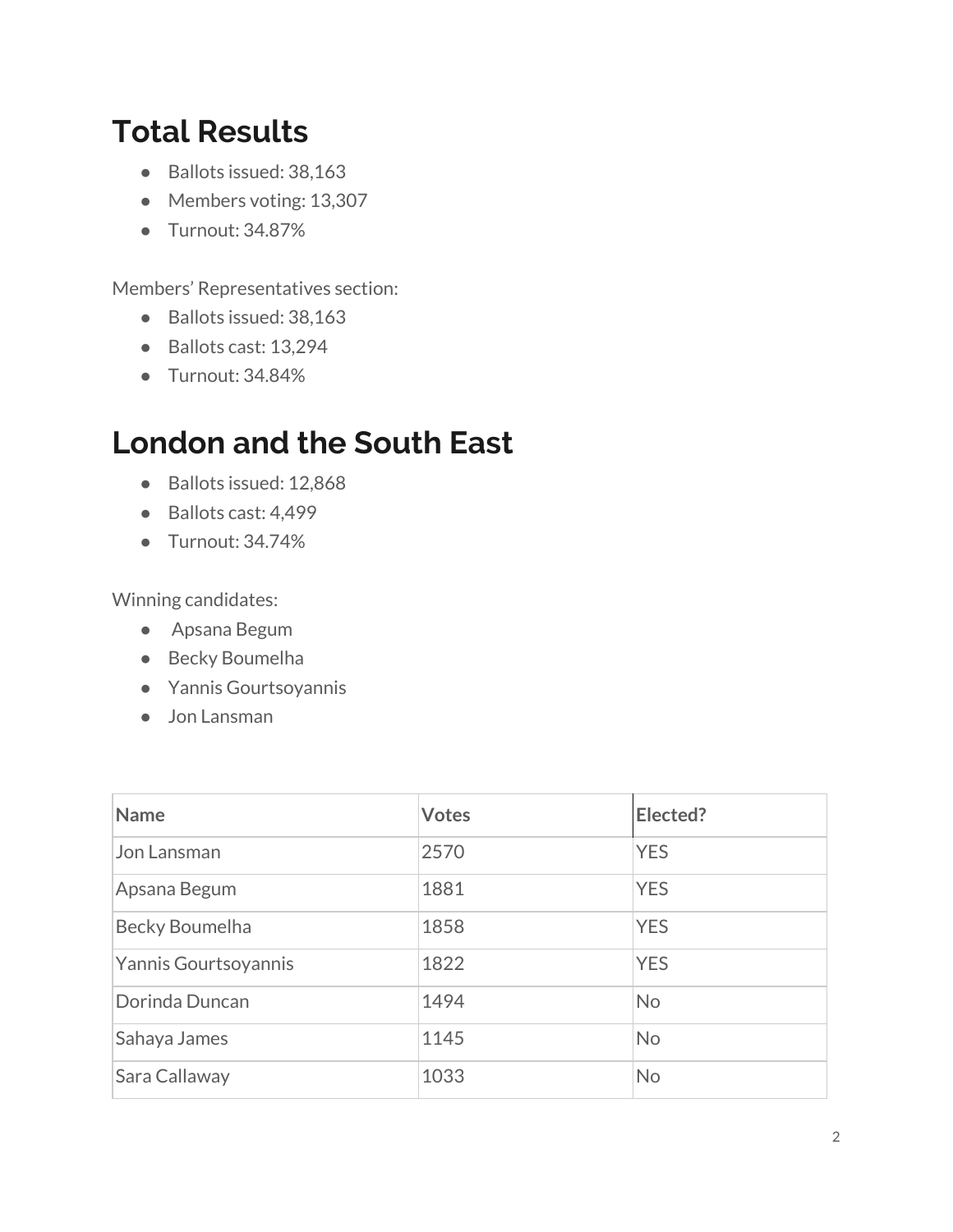| <b>Ruth Cashman</b>                            | 961 | No        |
|------------------------------------------------|-----|-----------|
| Michael Chessum                                | 936 | <b>No</b> |
| <b>Rheian Davies</b>                           | 723 | No        |
| Joanna Burns                                   | 517 | No        |
| <b>Andrew Berry</b>                            | 481 | No        |
| Pascale Mitchell                               | 363 | <b>No</b> |
| Theresa Byrne                                  | 347 | <b>No</b> |
| <b>Ripon Ray</b>                               | 298 | No        |
| Idowu Anthony-Ajileye                          | 280 | No        |
| Matthew Tidmarsh                               | 257 | <b>No</b> |
| <b>KARUNAKARAN SUGA THAN</b><br>THEKKEPPURAYIL | 209 | No        |

### **The Midlands, the East, the West and Wales**

- Ballots issued: 13,484
- Ballots cast: 4,650
- Turnout: 34.49%

Winning candidates:

- Michael Thawe
- Natasha Josette
- Martin Menear
- Cecile Wright

| Candidate name  | <b>Votes</b> | Elected?   |
|-----------------|--------------|------------|
| Natasha Josette | 2389         | <b>YES</b> |
| Michael Thawe   | 2361         | <b>YES</b> |
| Martin Menear   | 2313         | <b>YES</b> |
| Cecile Wright   | 1973         | <b>YES</b> |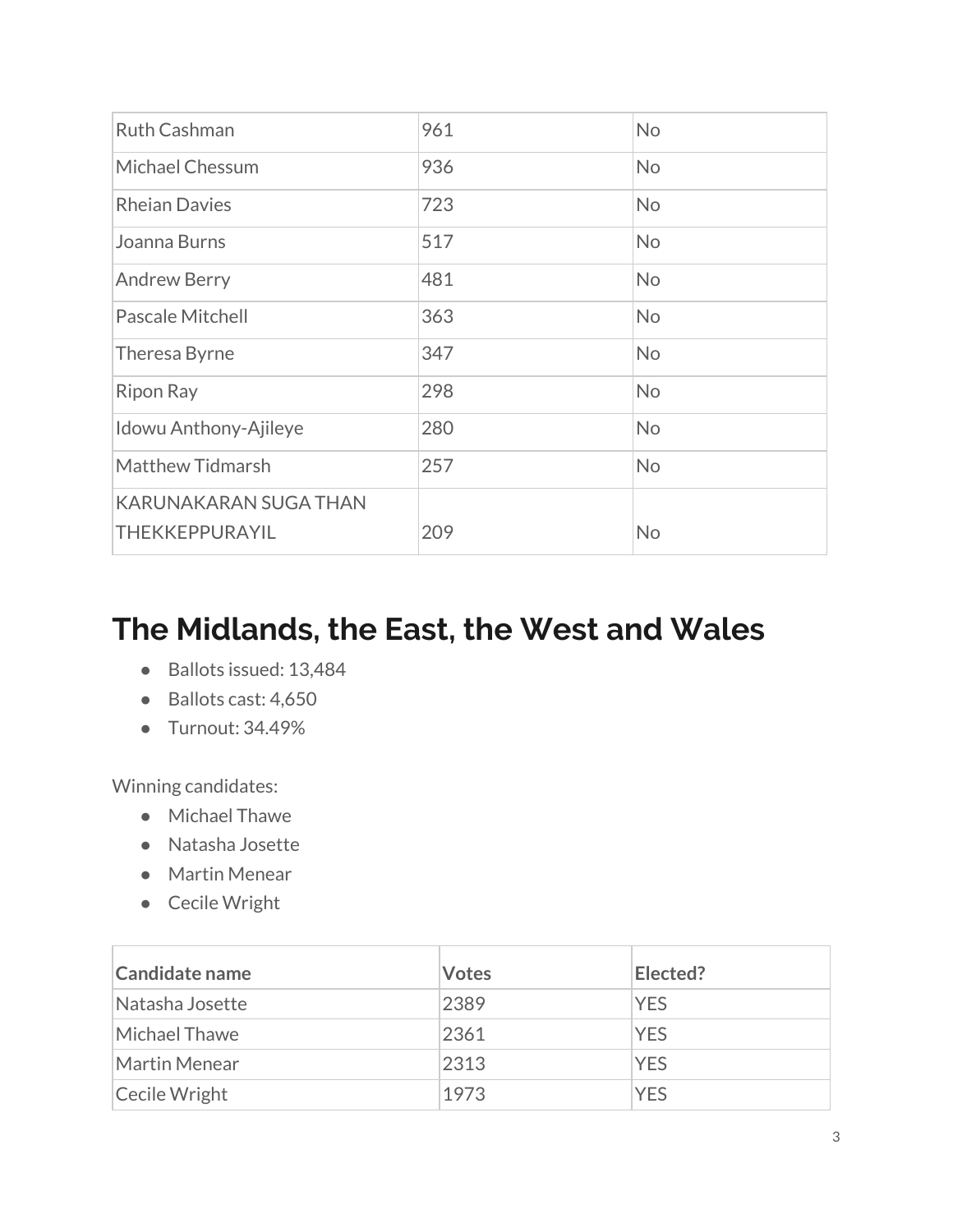| Daniel W. Round      | 1316 | <b>No</b> |
|----------------------|------|-----------|
| Jae Robinson         | 1146 | <b>No</b> |
| <b>Ben Timberley</b> | 1082 | <b>No</b> |
| Nabila Ahmed         | 1048 | <b>No</b> |
| lan Quance           | 1003 | <b>No</b> |
| Allyssa McIntyre     | 873  | <b>No</b> |
| <b>Jack Witek</b>    | 642  | <b>No</b> |
| Terry Deans          | 616  | <b>No</b> |
| Paul Knaggs          | 501  | <b>No</b> |

### **The North, Scotland and International**

- Ballots issued: 11,810
- Ballots cast: 4,145
- Turnout: 35.10%

Winning candidates:

- Aneesa Akbar
- Elizabeth Hayden
- Liz Smith
- John Taylor

| Candidate name       | <b>Number of votes</b> | Elected?   |
|----------------------|------------------------|------------|
| Elizabeth Hayden     | 1851                   | <b>YES</b> |
| Aneesa Akbar         | 1660                   | <b>YES</b> |
| John Taylor          | 1431                   | <b>YES</b> |
| Liz Smith            | 1396                   | <b>YES</b> |
| <b>Tracy McGuire</b> | 1315                   | <b>No</b>  |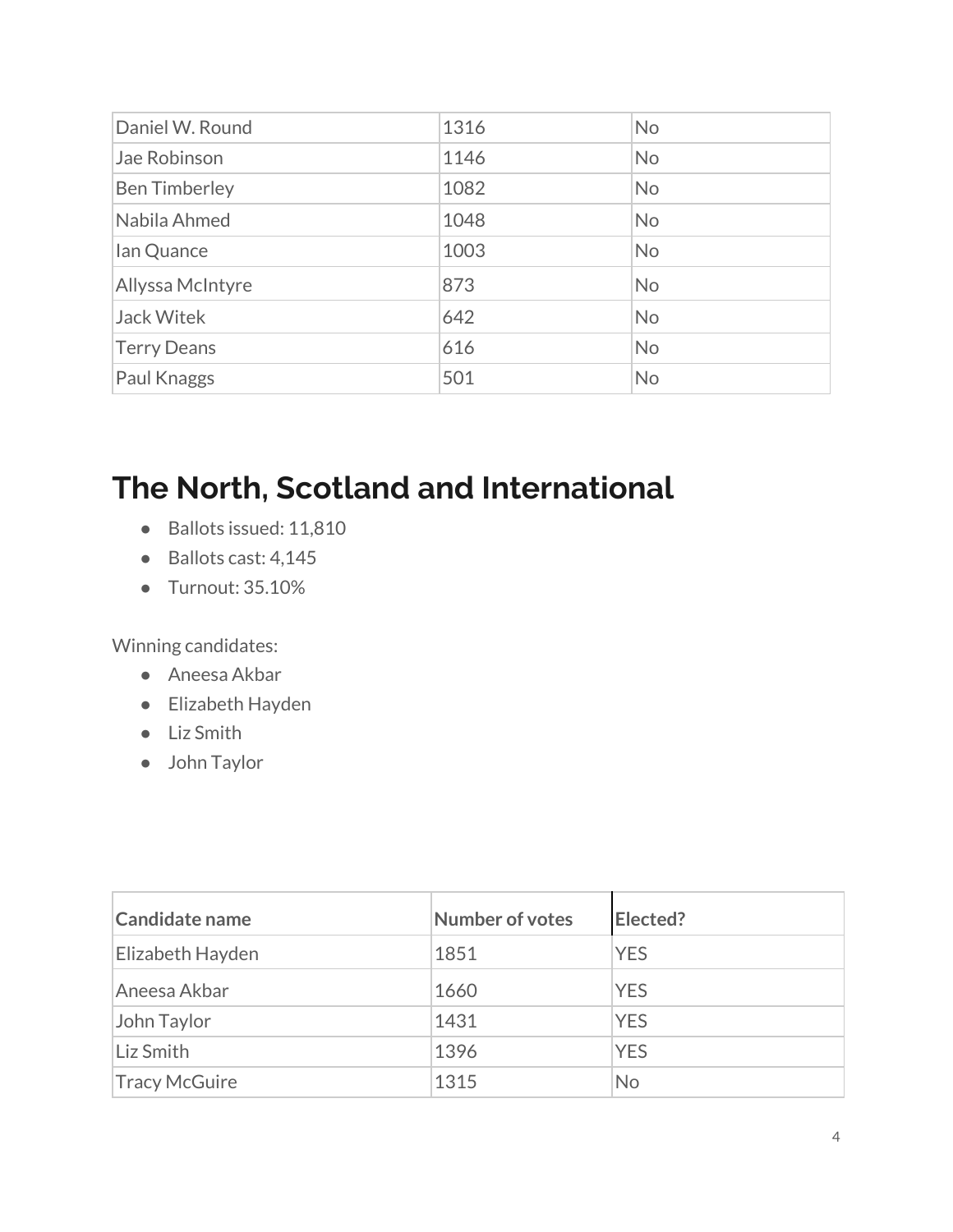| Navendu Mishra      | 1273 | <b>No</b> |
|---------------------|------|-----------|
| Ed Whitby           | 1138 | <b>No</b> |
| Alex Scott-Samuel   | 1083 | <b>No</b> |
| Camila Bassi        | 1067 | <b>No</b> |
| Lisa Rossetti       | 855  | <b>No</b> |
| Sam Gorst           | 799  | <b>No</b> |
| <b>Steve Hudson</b> | 678  | <b>No</b> |
| Jordan Brown        | 549  | <b>No</b> |
| Pat Byrne           | 473  | <b>No</b> |
| Gavin Lee Johnston  | 404  | <b>No</b> |

### **Public office holders**

- Ballots issued: 160
- Ballots cast: 113
- Turnout: 70.63%

Candidates elected:

- Leigh Drennan
- Joseph Ejiofor
- Emina Ibrahim
- Helen McDonald

*The top two female candidates were Emina Ibrahim and Helen McDonald, meeting the requirement for at least half the elected representatives to self-identify as female. The next two candidates with highest votes were Leigh Drennan and Joseph Ejiofor.*

| Candidate name | Number of votes | Elected?   |
|----------------|-----------------|------------|
| Emina Ibrahim  | 83              | <b>YES</b> |
| Leigh Drennan  | 74              | <b>YES</b> |
| Joseph Ejiofor | 56              | <b>YES</b> |